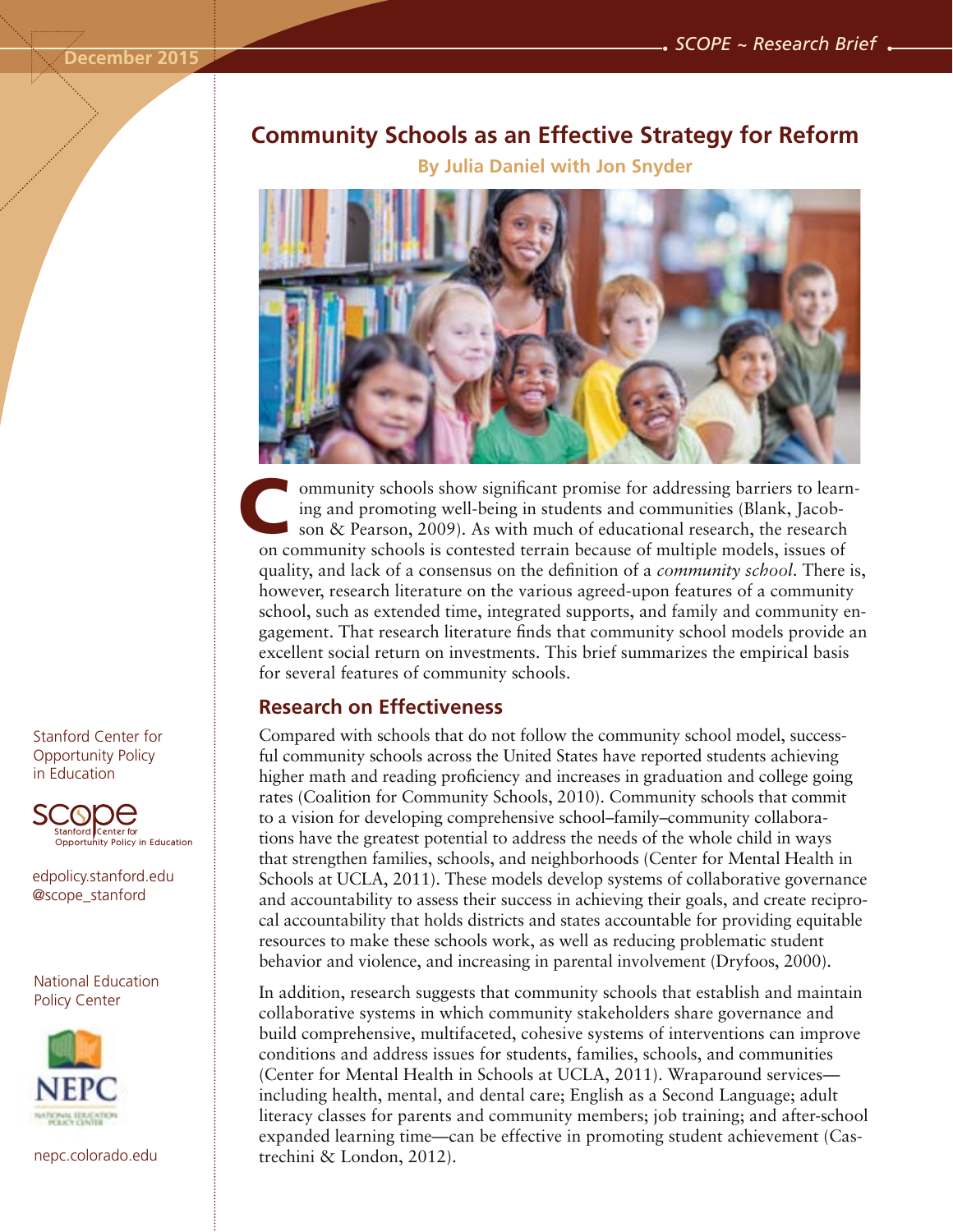

Collaborating with community stakeholders promotes student learning and improves family engagement and neighborhood conditions (Blank, Melaville & Shah, 2003). One study found that community schools tend to outperform matched non-community schools in graduation rates and have lower dropout rates (ICF International, 2010). In Cincinnati, Ohio, one community school graduated more students in 3 years after it joined a districtwide community schools initiative than it had in the previous 85 years (Blank, Jacobsen & Melville, 2012). In Tulsa, Oklahoma, community schools outperformed non-community schools on the state math test by 32 points and on the state reading test by 19 points (Adams, 2010). When communities and schools build successful partnerships in community schools, students and families benefit.

## **Extended Time**

Because learning opportunities are not currently equitably distributed, students from low-income backgrounds tend to have the fewest resources available to them (Alexander, Entwisle & Olson, 2014), serving to widen the achievement gap (Del Razo & Renée, 2013). In order to prepare students for college, careers, and life, schools should take advantage of the resources of the whole community to support and align high quality and engaging learning both inside and outside of schools (Del Razo

& Renée, 2013). The evidence suggests that expanding school time can help address the opportunity gap if it creates more engaged time in academic classes, such that students are able to have broader and deeper interactions with the curricula, coupled with more individualized learning support (Farbman, 2015). Additionally, more time devoted to enrichment classes and activities can boost student engagement in schools and broaden their educational experiences (Farbman, 2015).

#### **Integrated Supports**

Integrated supports for students coordinate and integrate resources in schools to target barriers to achievement, such as lack of tutoring, mentoring, physical and mental health care, and family support. Emerging evidence suggests that such supports can contribute to student academic progress as measured by lower grade retention and dropout rates, and increases in attendance and math, reading, and ELA achievement (Anderson & Emig, 2014). Research clearly shows that a comprehensive set of supports to support the whole child increases the likelihood of academic success, particularly for disadvantaged students (Anderson & Emig, 2014; Basch, 2010; Vinciullo & Bradley, 2009).

#### **Family and Community Engagement**

Research strongly documents that family engagement in school affairs is linked to positive student outcomes (Epstein & Sheldon, 2006; Henderson & Mapp, 2002). Stone, Henig, Jones, and Pierannunzi (2001) found that urban school systems that engaged civic alliances from the entire community in efforts to address educational needs were able to build and sustain substantial improvements. Schools that have high levels of relational trust among principals, teachers, parents, and local community leaders also show a greater capacity to reform themselves and improve practices (Bryck & Schneider, 2002), thus growing strong, mutually beneficial relationships between schools and the communities in which they reside (Warren, 2001; Noguera, 2001).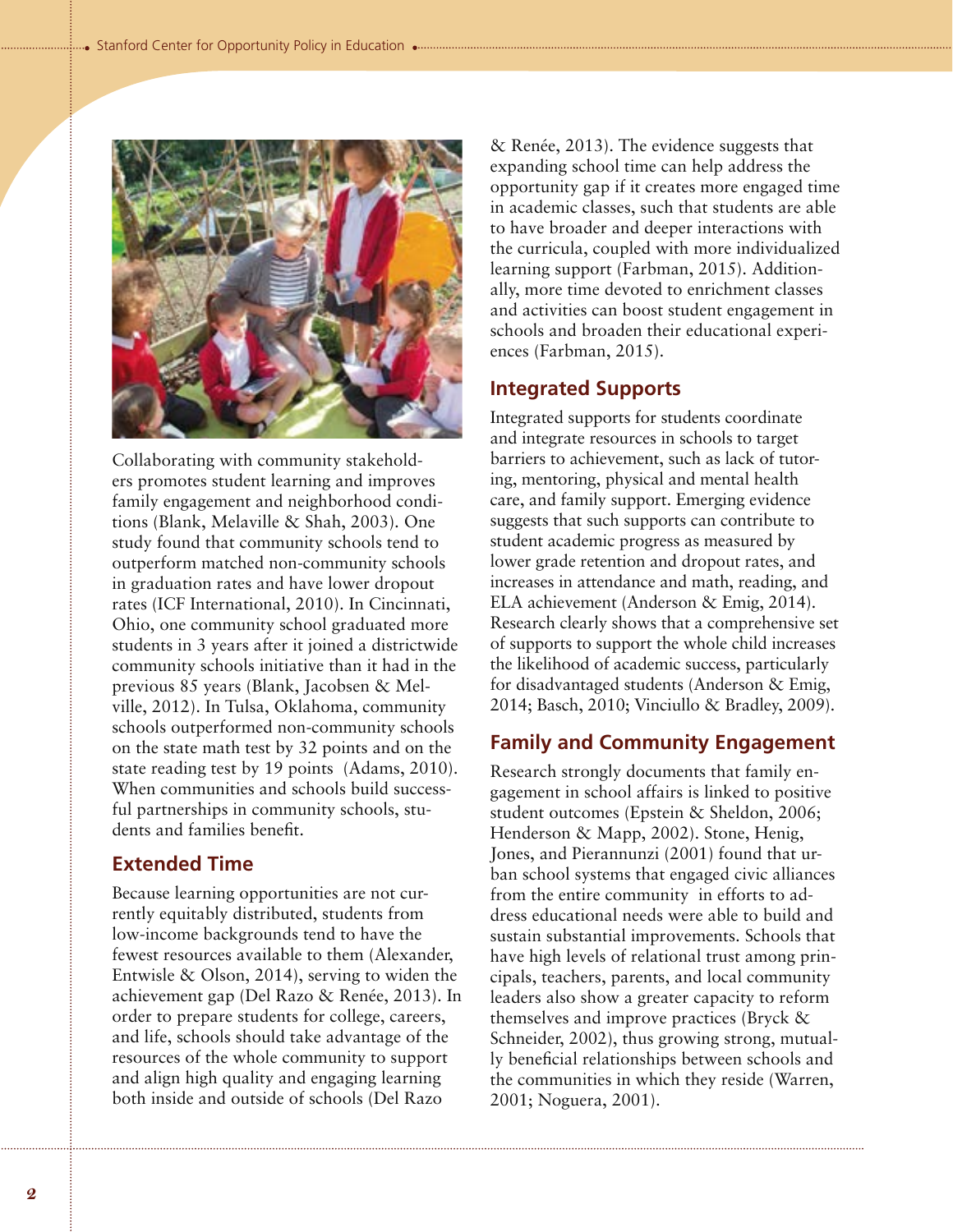

Community schools' level of success depends partly on their larger communities' capacity to collaborate as partners with power (Warren, 2005). Communities that are organized such that local residents together build power to demand what they need are often able to contribute to school-level improvements and improved student achievements, according to a study by the Annenberg Institute for School Reform (Mediratta et al. 2008). Districts and schools that engage with organized communities help increase civic capacity that improves the quality of schools and supports students socially, academically, and in other ways.

Community schools are in an advantageous position because they can continually engage families through various access points by having their staff refer students to opportunities and broaden engagement (Castrechini & London, 2012). Using peer-to-peer parent engagement and providing opportunities for parent input in decision-making can help improve parental leadership at school (Mapp & Hong, 2009). When communities grow in power and engage with community schools in partnerships, children can better achieve and communities can grow stronger.

### **Cost-Benefit Analysis**

While there is not yet extensive research on the fiscal benefits of community schools, the existing research points to an excellent return in social value on investments into schools providing wraparound services. Communities In Schools conducted a 5-year rigorous study

of their high school affiliates, finding that every \$1 invested created \$11.60 in economic benefits as the model increases graduation rates and decreases dropout rates. These benefits include higher earnings for students who progress through high school and graduate, as well as taxpayer savings created by such increased academic achievement. The study estimates that students collectively served by the programs will have expected increases in their family income by \$63 million annually, and social savings due to reductions in smoking, alcoholism, crime, welfare, and unemployment costs will total \$154.5 million (Economic Modeling) Specialists Inc., 2012).

Similarly, Children's Aid Society programs conducted an analysis of two elementary schools providing comprehensive programs with expanded learning opportunities, health and mental health services, parent education and engagement, and other family support services. They found that an investment of \$1 in those schools delivered \$10.30 at one school and \$14.80 at the other in social value as a return. Social value is calculated based on important outcomes for children's success, including cognitive and literary skills (Martinez & Hayes, 2013).

Investing in programs that address the multiple needs of students and communities so that children can succeed in school produces excellent returns for individuals and for society. We all benefit when schools are able to provide wraparound services, enriching and challenging curriculum taught by highly qualified and culturally sensitive teachers, and meaningful mechanisms for parents to engage and participate at all levels of the school.

# **References**

- Adams, C.M. (2010). *The community school effect: Evidence from an evaluation of the Tulsa Area Community School Initiative.* Tulsa: The Oklahoma Center for Educational Policy, University of Oklahoma.
- Alexander, A., Entwisle, D. & Olson, L. (2014). *The long shadow: Family background, disadvantaged urban youth, and the transition to adulthood.* New York, NY: Russell Sage Foundation.